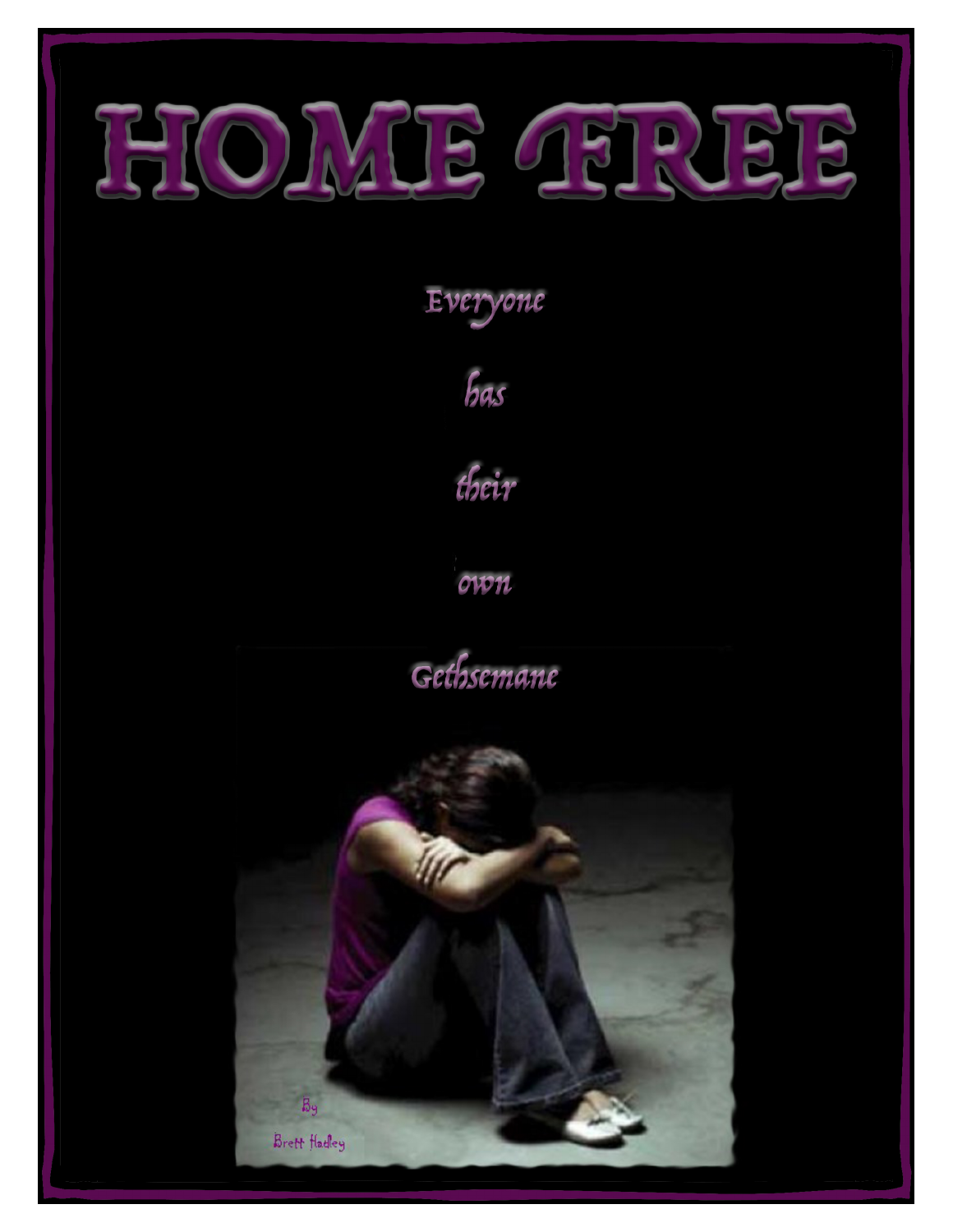# **OFFICIAL STUFF**

## **ACKNOWLEDGMENTS:**

Every skit in this book is an original creation by Brett Hadley and the Adventist Christian Theatre drama team. All scripture references are taken from the New International Version and the New American Standard Bible.

## **RIGHTS OF USE:**

When you purchase an Adventist Christian Theatre script you secure with it the right to perform the script as many times as you like. You may also make copies of each script for your actors when preparing for a performance. I hope this collection becomes a permanent part of your drama resources. What I do ask is this:

- 1. If one of your actors, an audience member or anyone comes to you and asks for a copy of the script, please refer them to me *(see name and address below)* so I can secure them their own copy of the scripts.
- 2. If you want to make some major changes to a script, please let me know.
- 3. If you are reading through a script and don't quite understand how something to the skit works, feel free to give me a call. I will be more than happy to help you.

In Christian drama there is a Code of Ethics every performer lives by. These codes are based on respect for the script, the other actors and the audience. It is our desire to make the scripts on this book available for your use and we ask only that you use them with respect for the author.

**For all inquires, questions and comments please contact: Brett Hadley EMAIL: adventistchristiantheatre@gmail.com WEB SITE: adventistchristiantheatre.com**

*Adventist Christian Theatre, The Book of A.C.T.S, The Plays and Campfire Gospel are all copyrighted material 1992.*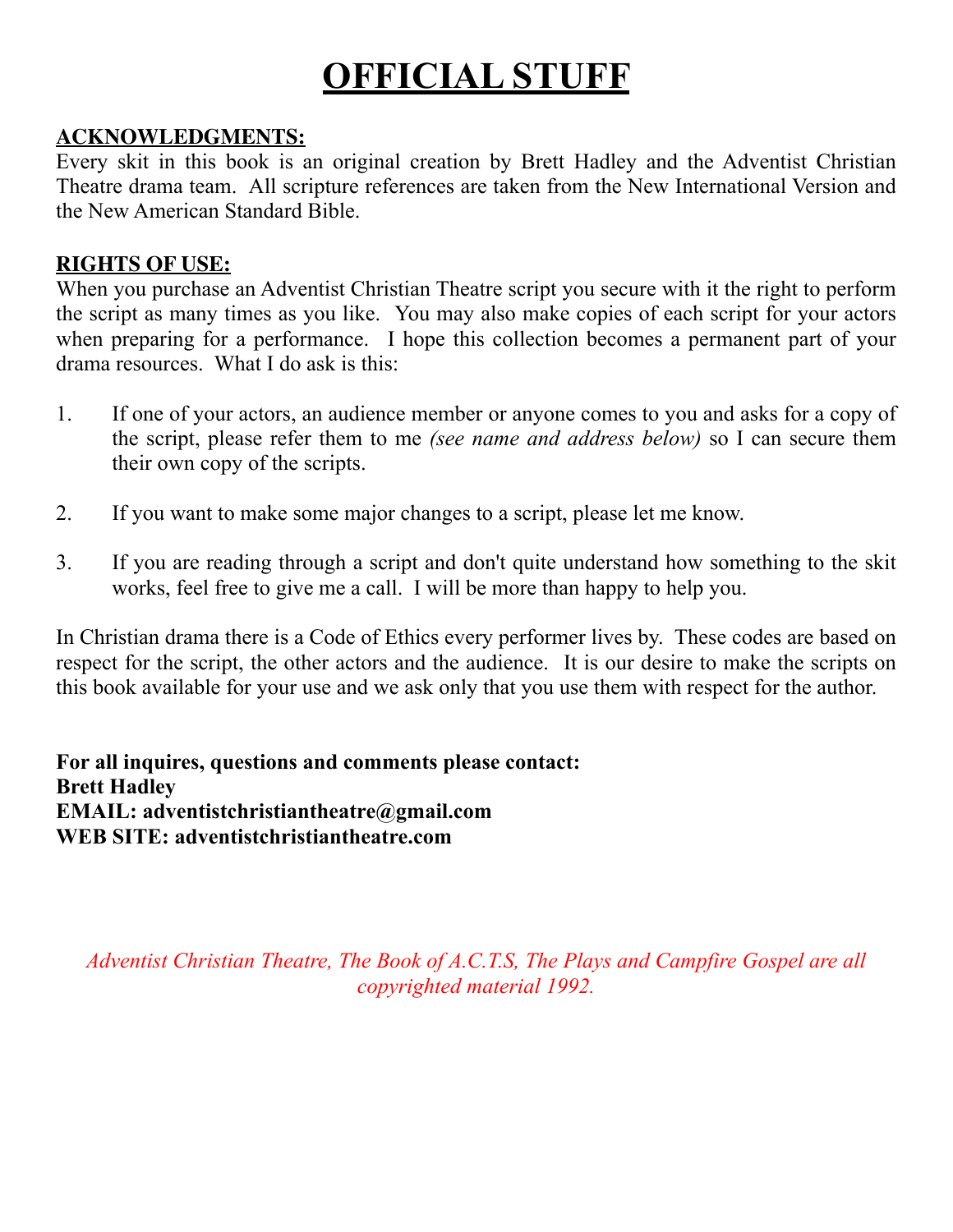*Music for Home Free*

## Music for Slides/Narraration between scenes:

## ACT-1

|               | Opening                     | Opening from soundtrack for the movie "Legend"   |  |  |  |  |
|---------------|-----------------------------|--------------------------------------------------|--|--|--|--|
|               | Gethsemane                  | The Blue Room*                                   |  |  |  |  |
|               | Classroom                   | Cottage*                                         |  |  |  |  |
|               | Lunchroom                   | The Kitchen*                                     |  |  |  |  |
|               |                             | Michelle's House Beginning of the Unicorn Theme* |  |  |  |  |
|               | Andy's House The Blue Room* |                                                  |  |  |  |  |
|               | Campfire                    | End of Unicorn Theme*                            |  |  |  |  |
| <b>ACT-II</b> |                             |                                                  |  |  |  |  |
|               | Classroom                   | The Blue Room*                                   |  |  |  |  |
|               | Mall                        | The Kitchen*                                     |  |  |  |  |

*Music for Scenes*

| $ACT-11$ , Scene-3                                 | "Choose Joy" from the CD Everything I Need by New Creation |  |  |  |  |
|----------------------------------------------------|------------------------------------------------------------|--|--|--|--|
| $ACT-III, Secne-2$                                 | "Home Free" from the CD <i>Home Free</i> by Wayne Watson   |  |  |  |  |
| *Taken from the soundtrack for the movie "Legend". |                                                            |  |  |  |  |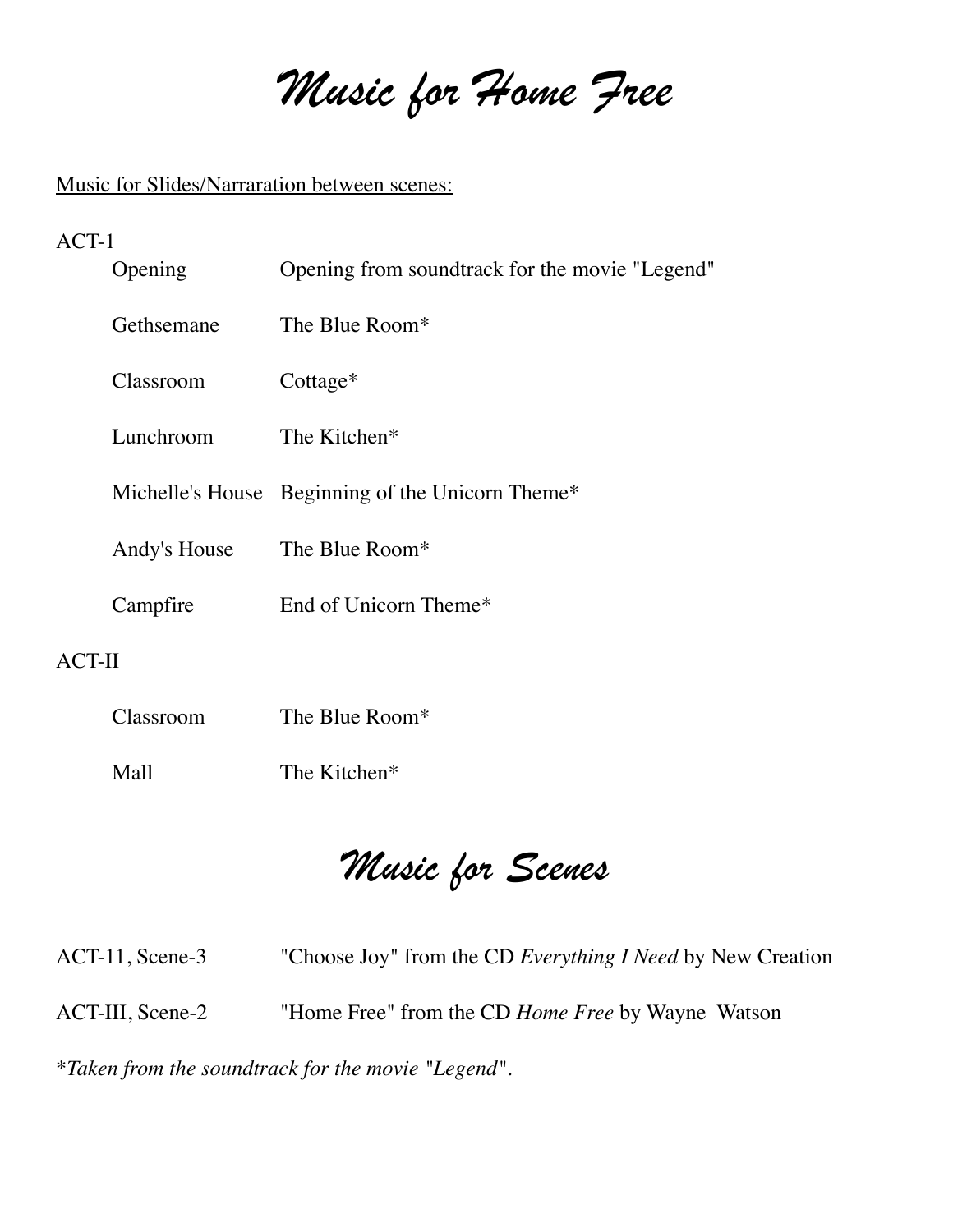# *Props and Sets*

- Bible
- Newspaper
- Bible with John 17:3 marked
- Birthday party paraphernalia
- (balloons, blowers, etc.)
- 4 tickets
- Gift wrapped box
- "Optical Illusion Jesus" gift
- Bible
- Pen
- Papers
- Bible Commentary

### SCENE-3 SCENE-3

**Couch** End table Desk with chair

### SCENE-5

Couch End Table Billel Broom

SCENE-6 Campfire logs

# **Stage Sets**

ACT-I ACT-II ACT-III SCENE-2 SCENE-1 SCENE-1 12 Chairs 12 Chairs 12 Chairs 12 Chairs 12 Chairs

Long table Couch End table SCENE-4 Desk with chairs

Chalkboard Chalkboard Chalkboard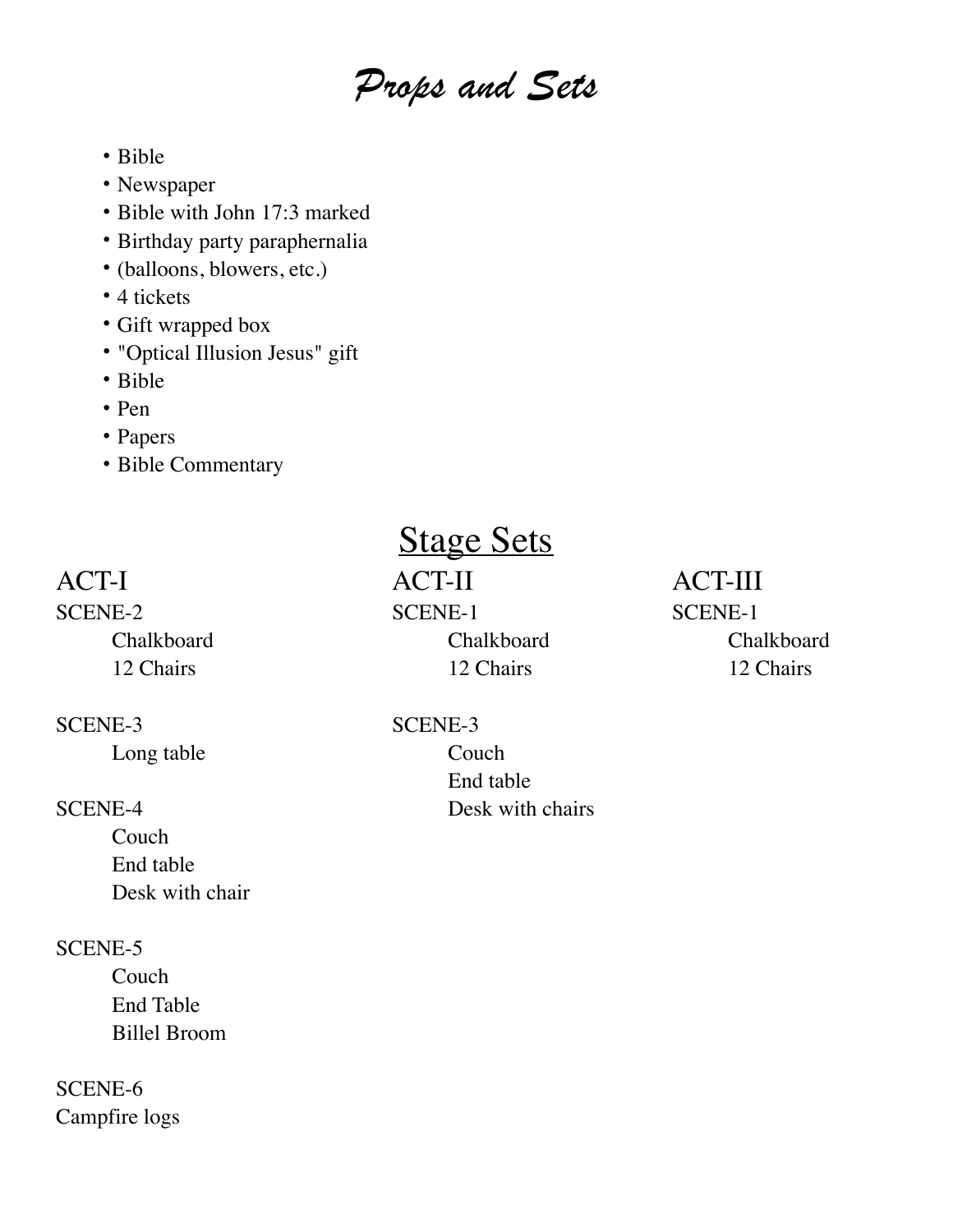# **Home Free**

#### **THEME AND FOCUS:**

This play is written specifically to be a meaningful and relevant play about the second coming of Jesus to teens. Though it is not intended to deal specifically with all the events surrounding the last days, it does try to illustrate that the most important thing for every soul who will live in the time of the end is their own personal relationship with Christ. No one can tell us to what degree our faith may be tested; some will suffer great loss, some imprisonment, some all manner of persecution for their faith, and some the death of a martyr. The setting is a group of typical high-school age students attending one of the remaining Adventist Christian schools left in the country. The story focuses around one central character, Michelle, and how Satan asks to try her faith in the fire of persecution. This is accomplished through the events of the last days. The modem is that of a Job scenario wrapped around a last days theme. The result is an illustration of how the forces of evil will be unleashed on all true followers of Christ, and how every soul who passes through the Gates of Heaven must pass through their own, personal Gethsemane. Home Free.

#### **CAST OF CHARACTERS**

| Michelle          | Erik          | Daryl              | Jesus                   |
|-------------------|---------------|--------------------|-------------------------|
| Beth              | Melissa       | Andy               | Peter                   |
| Paul              | Satan         | <b>Holy Spirit</b> | John                    |
| Michelle's Father | Andy's Mother | Capt. Devon        | 2 Soldiers              |
| Mr. McGant        | Ms. Flemming  | Ms. Gunderson      | President of the U.S.A. |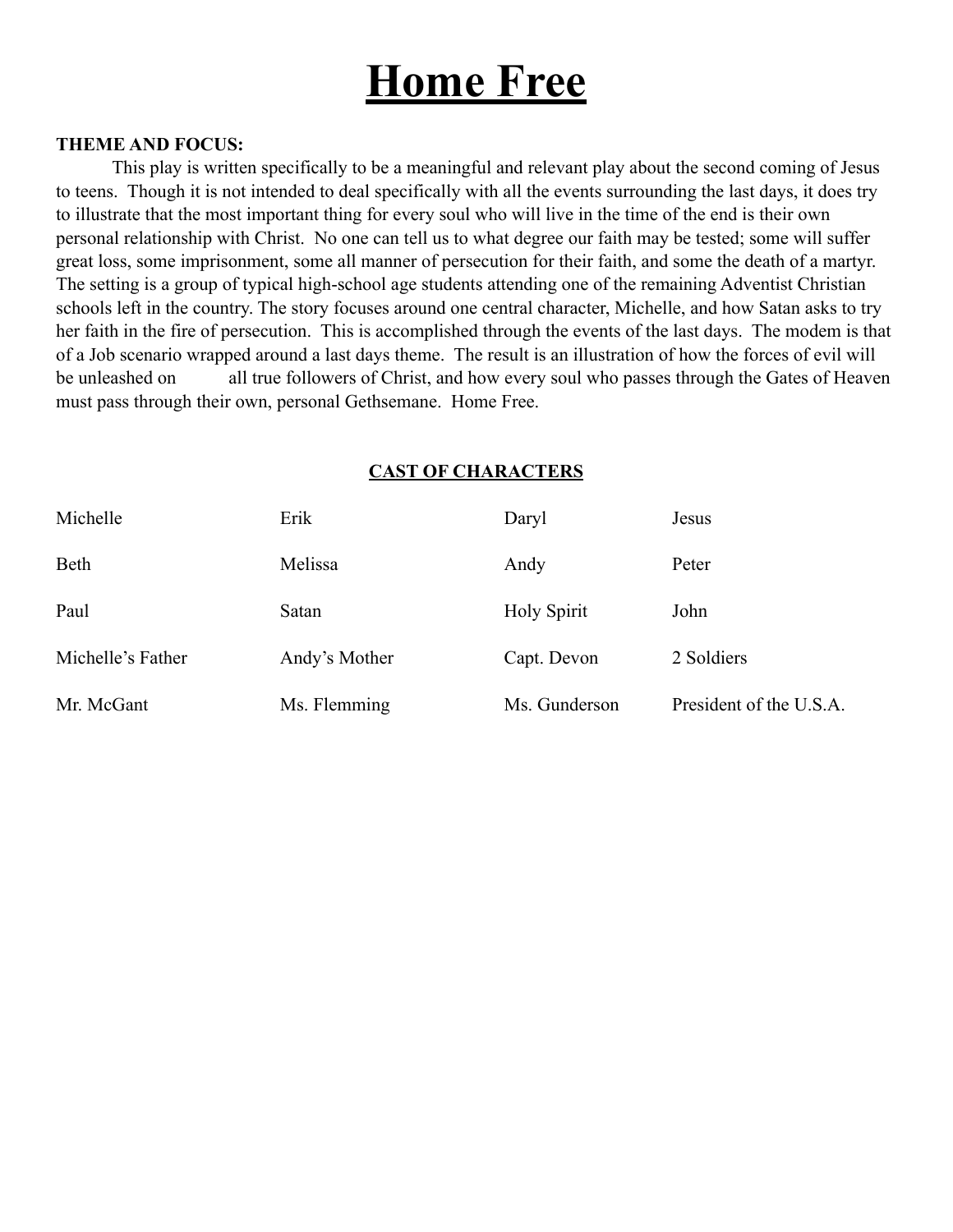# **ACT-I Scene-I**

*(NOTE: This scene and the next are both optional. The play works with using only one of them as the opening scene, or you can use both.)*

*(Opening scene is bare stage. Jesus enters with Peter and John from stage left. He walks very heavily, weighted with sorrow. He stumbles and is caught by the disciples. He walks on supported by them. Peter and John both are afraid and confused. They stop just in from stage left)*

#### JESUS:

Wait. (*He stands on his own*) Stay Here. (*Turns to walk away*)

#### PETER:

My Lord, what is it?

JOHN: Yes Jesus, tell us, what is wrong? Is it something we did?

#### JESUS:

No--it is nothing you have done. It has nothing to do with you. . .and everything to do with you.

#### PETER:

(*Looks at John confused*) Lord, we don't understand. Tell us, what do You want us to do?

#### JESUS:

Stay here. While I go to pray, keep watch and pray for yourselves and the others, for my time has almost come. (*Disciples look confuse. Jesus turns to go and then looks back*) And Peter-John, pray for me.

(*Disciples nod, though still unsure of what is going on. Jesus walks to down stage right)*

#### JOHN:

I don't understand Peter. Only minutes ago we were all celebrating the passover and now look at Him. I'm afraid for His life and I don't even know why.

#### PETER:

I Know, I know! I feel the same. But He told us to stay here, so we will. Maybe this all has something to do with Judas and why he ran out tonight. I don't know where he is, but I wish I did.

(*Disciples lay down and slowly fade to sleep*)

#### JESUS:

(*In Anguish)* My God! Father please, if there is any way take this cup from me, don't take your presence away! Please Father, don't shut me out (*Satan enters from stage right. He walks around Jesus defiantly)* I don't know if I can do it.

#### SATAN: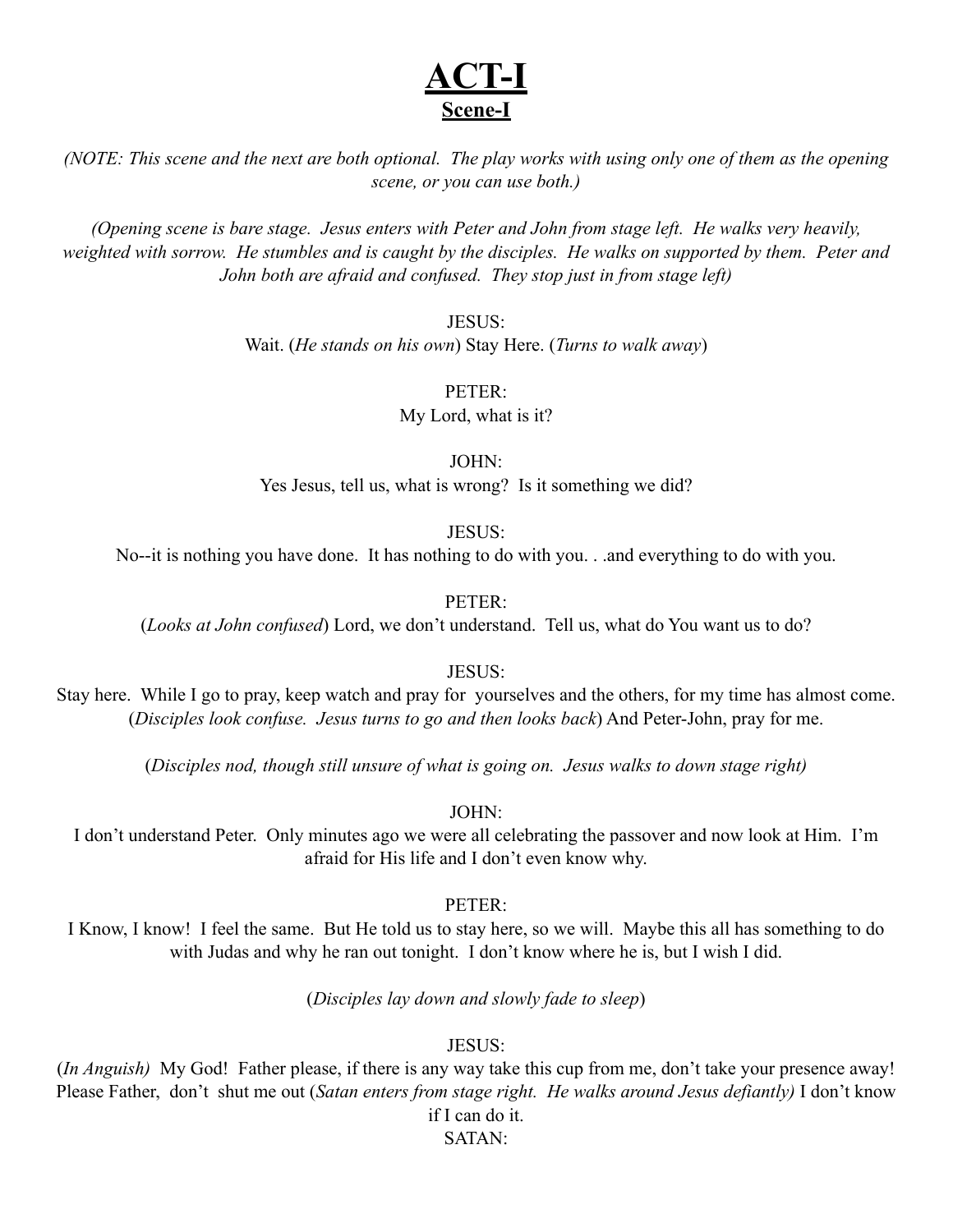Well look what we've got here; The Son of God doesn't know something--this has got to be a first. I'll tell You the answer--You can't do it!!

JESUS:

(*Looking up, still praying and never looks at Satan*) Is this really the cost Father? To be shut out from You?

SATAN:

(*Seizing the thought*) That's right, Jesus. You have to become sin for the world if your going to save it. And sin can't stand in the presence of The Most High so You know what that means? If You become sin, you'll be shut out from God forever! You'll belong to me!

JESUS:

Father, if there is any other way to pass this cup-

SATAN:

That's right! Give it up Jesus! The human race isn't worth it! They aren't worth the love of God! They aren't worth the very life of God!

JESUS:

But if this is the only way for us to save man--

#### SATAN:

Save man?! Save man?! For what? Your going to throw away Your love on these pathetic creatures? When has God ever wasted His love on anything?

#### JESUS:

If it is the only way to bring them home--

SATAN:

Why would You want to bring them to Heaven? It's a waste Jesus! Of Your time, Your life and Your love. It's a waste! Look, in the time of Your life when You need them most, they can't even stay awake! And Your going to die for them? It's a waste!!

JESUS:

Then not my will Father, but Yours.

#### SATAN:

Wake up!! Your throwing Your love away on these people! Look! One is on his way right now to betray You over to me. Another is going to deny he even knows You. And when the pressure is on, they are all going to run out on You. You know that! And these are Your closest friends! Your wasting Your love on them!

#### JESUS:

### My God!

### SATAN:

Not to mention all the others who are going to laugh at You, mock You, beat you, spit on You, and when it comes down between You and a murderer, even people You healed will yell "crucify Him". They will strip You naked, gamble for your clothes, march You up a hill and crucify You! Your wasting Your love on them!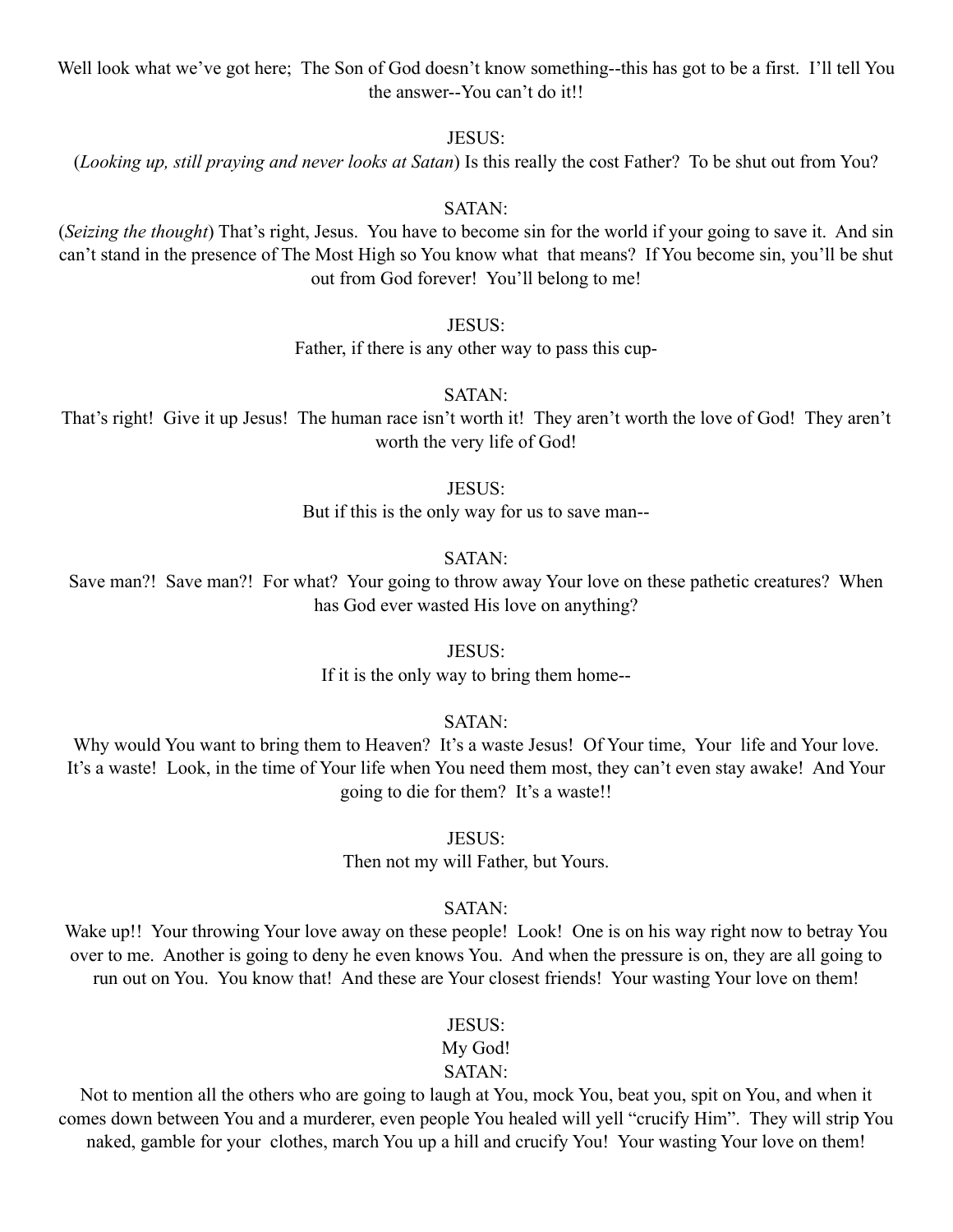#### JESUS:

#### (*With growing intensity*) My God, my God!

#### SATAN:

Man throughout all time will deny You were the Son of God, and will be so pre-occupied with the pursuit of their own dreams and happiness that they will forget You ever existed. Your death will be meaningless! Your wasting Your love on them too.

#### JESUS:

*(In extreme anguish)* Why have you forsaken Me!?

#### SATAN:

(*With all the hatred of winning*) Tell me Jesus, when has the Son of God ever thrown away His love?! When has it ever been used so pointlessly?!! When has the Son of God ever wasted His love on anything!! Tell me!!

JESUS:

(*For the first time looks directly at Satan*) Did I--waste it on you.

(*Satan stares him in the eye and runs from the realization. Screams and storms off stage right*)

#### SATAN:

This is not over.

#### JESUS:

Father, if You are willing, take this cup from me; yet not My will Father, but Yours be done. I do this now for these disciples, my friends, who You gave me. So they can know how much You--how much we love them. And not just for them Father, but for everyone who will believe in me through them. For every soul throughout all time that will believe and come home to You, that they may all be one. For them too. And Father, I do this... (*Looks directly into audience*) for Michelle. (*Looks off stage left*) Even now, they come.

(*Blackout. Crowd noise of a mob is heard off stage)*

JOHN:

Peter! What's going on? Who are all these people? Where's Jesus?!!

#### PETER:

(*Realizing the betrayal)*) Judas! Noooooooo!

#### NARRATOR/SLIDE:

The awful moment had come--that moment which was to decide the destiny of the world. The fate of humanity trembled in the balance. Jesus saw that man, left to himself must perish. He sees the power of sin. He beholds it's impending fate and His decision is made. He will save man at any cost to Himself. He accepts His baptism of blood, that through Him perishing millions may gain everlasting life. But if it had been for only one lost soul, Christ would have died for that one.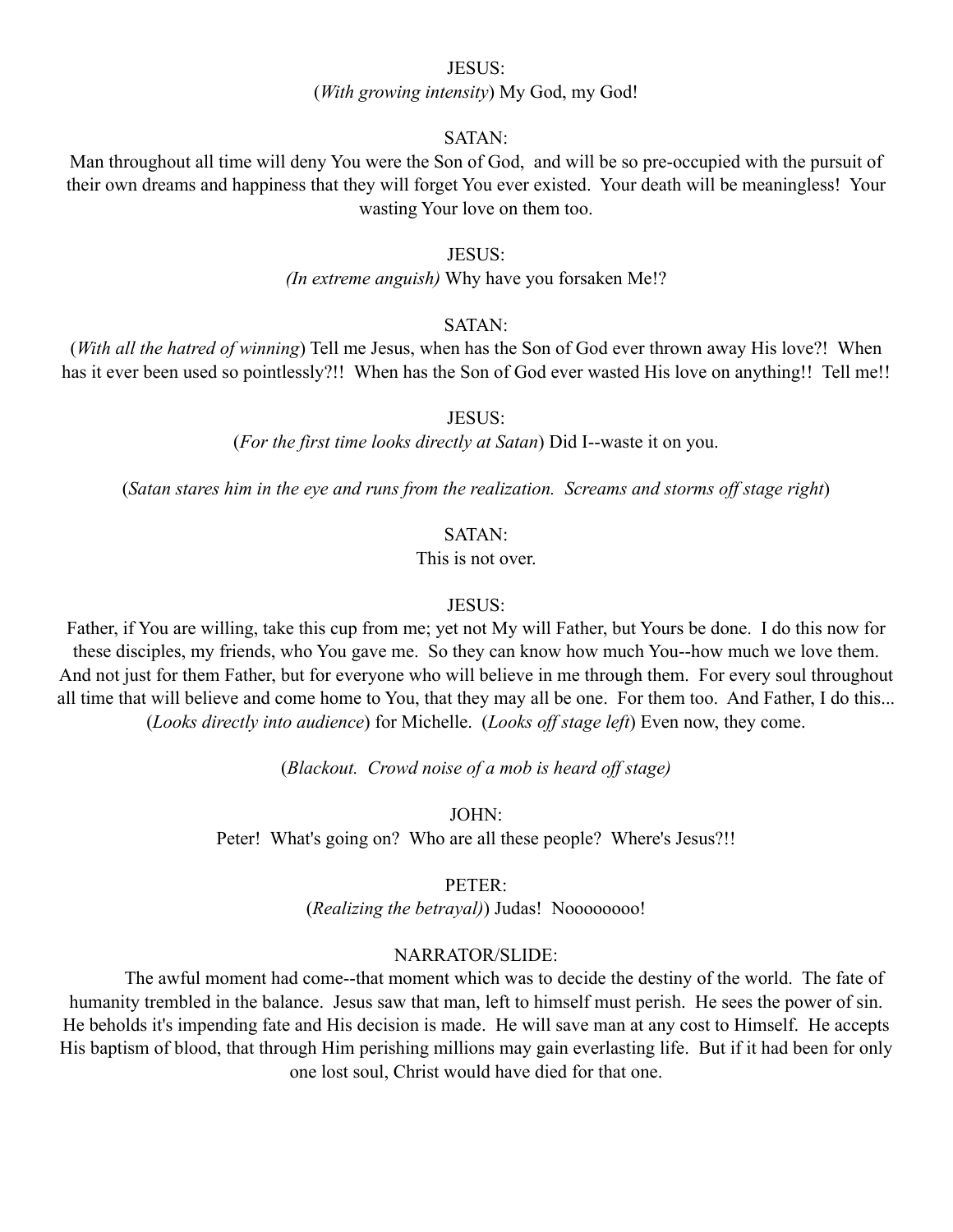# **ACT-I Scene-II**

#### OPENING:

*(Spot light up on downstage-left. Satan character enters light carrying a manila file holder and a Bible)*

#### SATAN:

*(Reading)* "When the dragon saw that he had been hurled to the earth, he pursued the woman who had given birth to the male child." Hmmmmm. "Then the dragon was enraged at the woman and went off to make war against the rest of her offspring--those who obey God's commandments and hold to the testimony of Jesus." From the book of, *(musing)* Revelation. Interesting how the enemy paints my lord. A "dragon" He calls him. Perhaps. Sometimes a dragon. Sometimes a lamb. Whatever it takes to reach the hearts of men. But I like to

read these word before I take on a new assignment...for *(looking for the right word)* motivation. Encouragement for my new assignments. And here *(holds up folder)* it is. I finally have it. At the end of the ages, working generation after generation I hold in my hands my final case. My last assignment. My comrades and I have fought well against the host of Heaven. And, despite the power of *(sarcastic)* the "Most High" we have won far more battles than they could have ever hoped to win. More souls of the sons of Adam fall on our side than theirs. And now, this one. This, *(looks in folder)* Michelle. Well, daughter of God, I have won many souls for the master and I will win yours also. My work has become far easier than in days past. I remember when there was not much around to ignite the passionate fires of the lusts of men...But now, there are resources everywhere! Sin isn't confined just to the thoughts of the mind anymore, it's in 3-D, Super VGA images with sensaround sound! Daily we bombard the senses of Adam's children, numbing them till right and wrong are no longer clear--No! Till right becomes wrong and wrong becomes right! I have brought people to persecute and kill the innocent all in the name of God. And I will bring you there Michelle. You will bow before my wishes. There is not much history left for this world. And you are the last I am assigned to bring into the kingdom. And

bring you I will. I must start while you are young. *(Lights come up on stage right showing a kindergarten classroom. The children are playing while the teacher watches over them anxiously, expecting a visitor who is most unwelcome)* Even now the powers of the New Age are moving into place. Pushing out those of the old ways so our new world order can come into being.

*(Ms. Gunderson is pacing center-stage left. She is extremely nervous and preoccupied. The children are playing and making general "kindergarten" noise. After a few beats Ms. Gunderson speaks)*

#### MS. GUNDERSON:

Children, children! Be quiet please! Everyone just sit still and be quiet.

ERIK:

*(Raises hand)* Ms. Gunderson, what's wrong? How come we can't go outside for recess?

#### MS.GUNDESON:

Because Erik, we just can't right now. We have to just all stay here in the room and sit very still and be real quiet.

#### PAUL:

Is it because of all the new grown-ups here? Who are they?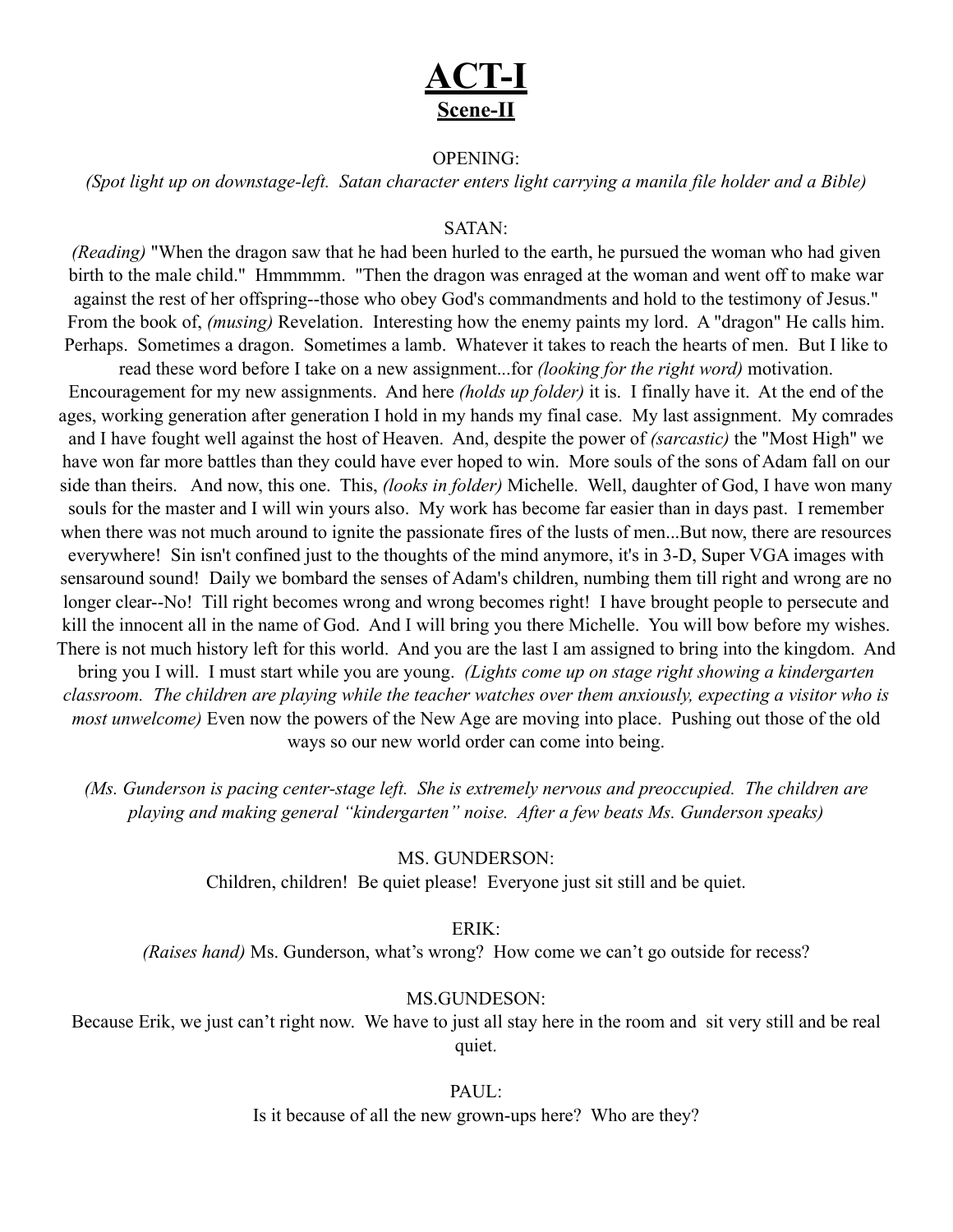#### MELISSA:

Yeah, who are they and why are they all dressed the same? And why do we have a new principal?

#### MS. GUNDERSON:

I can't answer your questions right now children. We just need to stay here in the classroom.

#### BETH:

I heard we're going to have a visitor today! Is that why we can't go outside Ms. Gunderson? 'Cause we have to wait for our visitor?

#### MS. GUNDERSON:

*(Giving in)* Yes Beth, that's why we can't go outside. But it's not a visitor we're waiting on. It's...it's your new teacher.

*(This horrifies the children)*

ERIK: Why do we have to get a new teacher? Are you leaving us?

#### MELISSA:

But I don't want a new teacher. I like you Ms. Gunderson!

BETH:

What's wrong Ms. Gunderson, don't you like us anymore? Have we been bad?

#### MS. GUNDERSON:

No Beth. You haven't been bad. None of you have been bad. And it's not that I don't like you anymore. I love you all very, very much. Don't ever forget that children. I love each one of you very much.

> PAUL: Then why are you going away?

> > BETH: Where are you going?

ERIK: When are you coming back?

#### MS. GUNDERSON:

I don't know children. I really don't know. I wish I could explain it all to you. These new grown-ups, they will be taking over our school. They are taking over all of the schools.

#### MS. FLEMMING:

*(Enters from off-stage left)* Good morning everyone. I am your new teacher. *(Makes her way through the children and to the front of the class. As she passes the children)* Good morning Michelle. How are you today Erik? *(The children all are amazed that she knows their names)*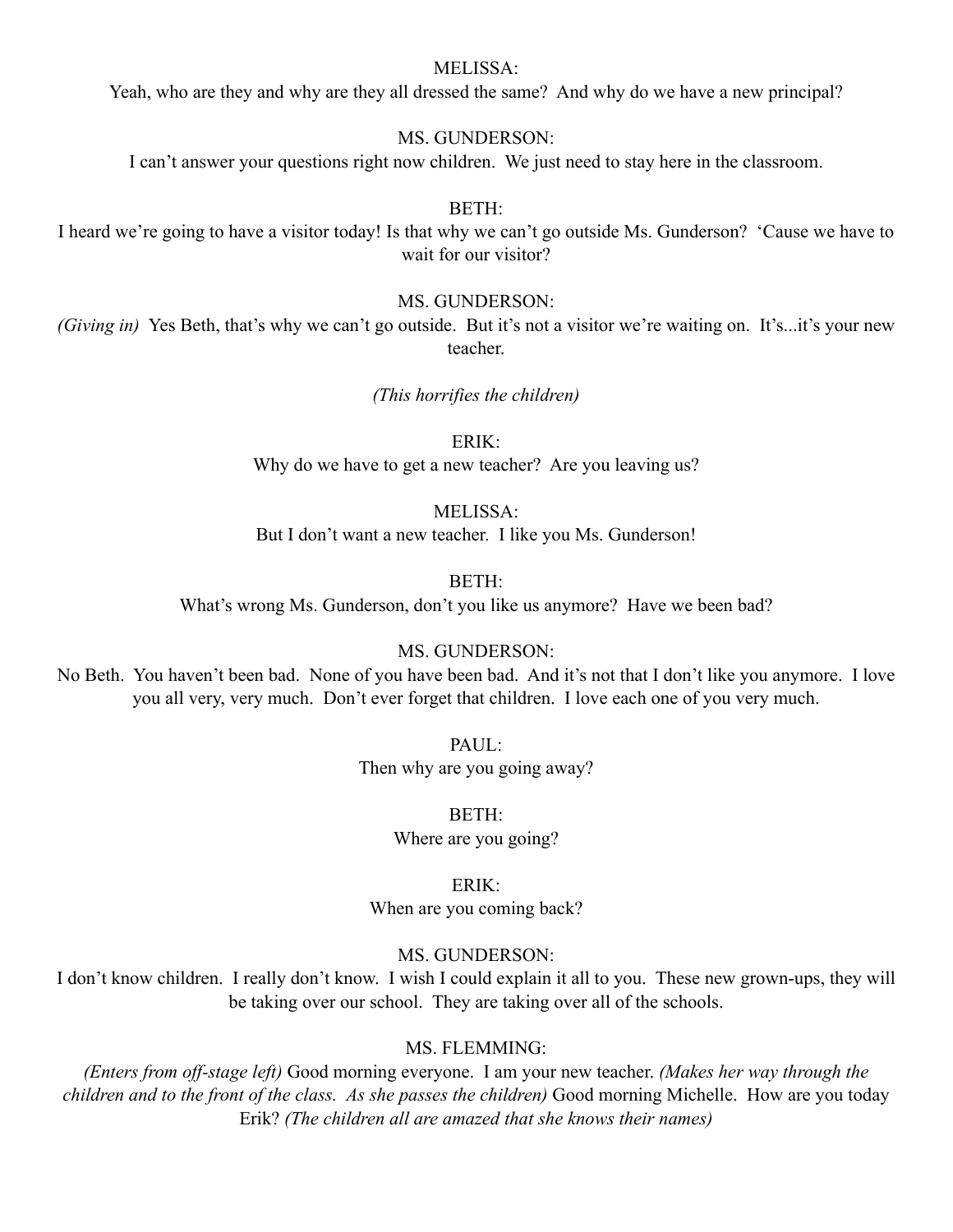#### MS. GUNDERSON:

I, um, don't know what to say...good morning. This is really very awkward and—

#### MS. FLEMMING:

Hello Ms. Gunderson. I'm taking over your class now. You are to go to the principal's office.

#### MS. GUNDERSON:

Why? What's going to happen to me? What's going to happen to my children? Why are you people doing this?

#### MS. FLEMMING:

He just wants to talk to you Ms. Gunderson. You really must take better care of yourself. You shouldn't be so upset. Please go now, he is waiting for you. *(Walks her to the door)* 

#### MS. GUNDERSON:

*(Ms. Gunderson is still in shock. She nods her head "yes" and exits the room)* Good-bye children. Remember, I—

#### MS. FLEMMING:

Good-bye Ms. Gunderson. *(Makes sure she exits then turns to the children. They are scared and some are crying)* Children, children. There's no need to cry!

#### MICHELLE:

You're mean! You made Ms. Gunderson go away!

#### MS. FLEMMING:

*(Goes to Michelle)* Michelle, are you afraid of me? *(Michelle nods "yes")* It's O.K. to be afraid of someone you don't know. Have any of you ever been afraid of someone you don't know?

PAUL:

I was afraid of Ms.Gunderson the first time I met her.

MS. FLEMMING: But after you got to know her, you weren't afraid anymore, were you?

#### PAUL:

Uh-uh. She was nice.

#### DARYL:

I was afraid of my aunt Ruth when I first met her. She had a beard and it tickled when she kissed me.

#### MS. FLEMMING:

Well, I'm a little scared too. Why don't we play a game that will help us get to know each other and then we won't be afraid anymore? Because fear is something that comes from inside tummies. And good strong children like you have to put food in your tummies. Not fear. *(All the children think this is a good idea except for Michelle. She still doesn't trust her)* Now, what game shall we play? I know, I'll try and guess your names!

*(All the children get wide-eyed and excited)*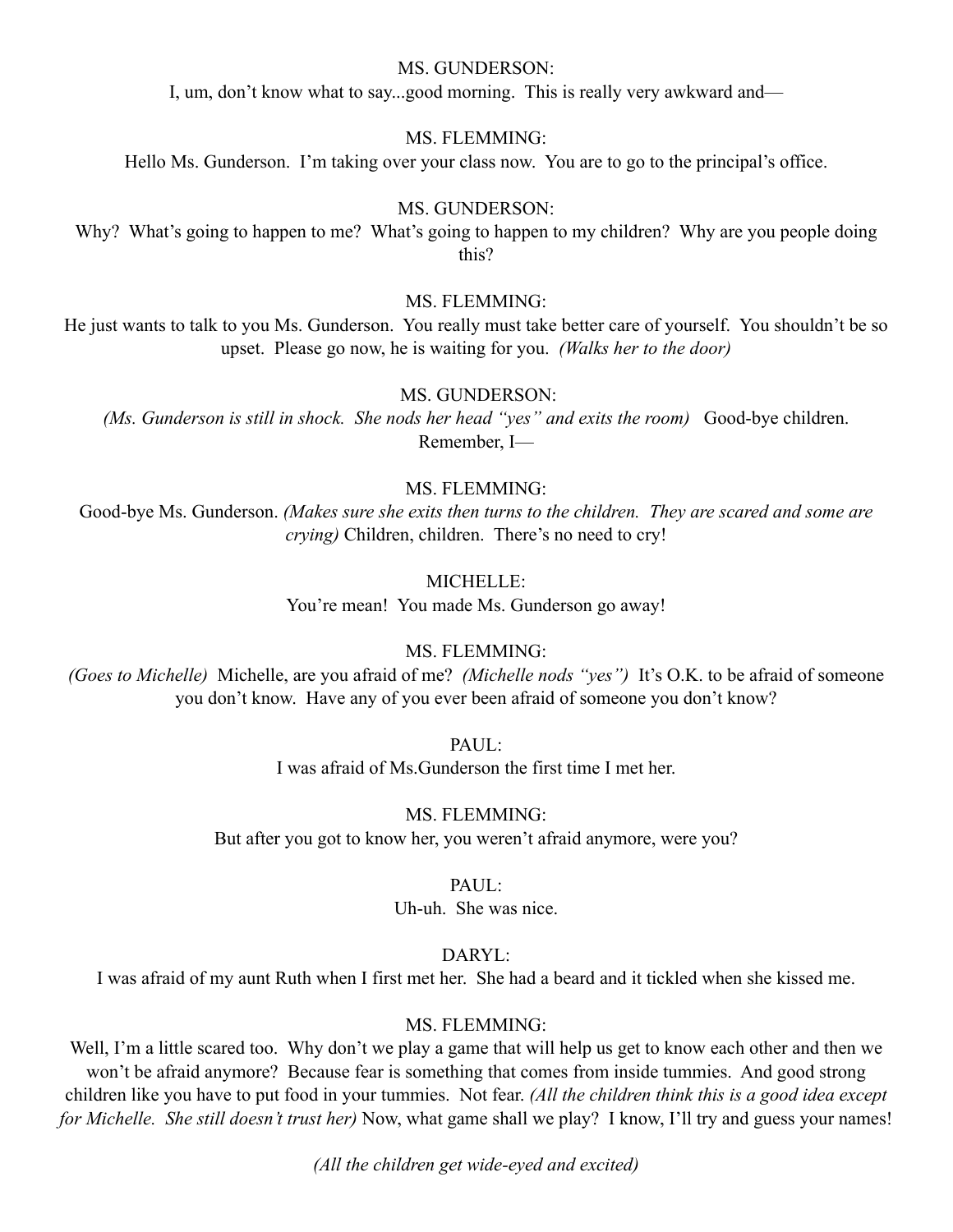ERIK:

You'll never guess all our names. Not even Ms. Gunderson knew them all the time. Sometimes she'd call me Paul.

#### PAUL:

Way to go Dufus. Now you told her my name!

#### MS. FLEMMING:

So you are Paul. And you're not Paul, you're Erik.

*(With each name each child gets wide-eyed and amazed at her knowledge)*

#### MS. FLEMMING:

And you are Melissa, you're Beth, and you must be Daryl.

#### MICHELLE:

*(Distrustfully)* How'd you know our names? I mean, well, we haven't had a roll call or anything, so how'd you know our names?

#### MS. FLEMMING:

That's easy, Michelle. You all sit in the same places every day. Each place has one pupil So I learned your names from a list. I had to work for three whole days to remember your names. A teacher must work very hard to be a good teacher, and so I worked for three days so that I could know each of you the first day. That's very important, don't you think, for a teacher to work hard? Michelle, would you tell me something please? How do you start school? I mean, what do you do to begin with?

#### MICHELLE:

*(Stands reluctantly*) We first pledge allegiance and then we sing the song—

DARYL:

Yeah, but that's all after roll call. You forgot roll call.

MICHELLE: First we have roll call. *(She sits*)

#### MS. FLEMMING:

All right. But we really don't need roll call. I know all your names and I know everyone's here. It's very lazy for a teacher not to know who's here and who isn't, don't you think? After all, a teacher should *know.* So we don't need roll call while I'm your teacher. So we should pledge, isn't that next?

*(Everyone stands, puts hand over their heart and begin in unison)*

 $AI.$ 

I pledge allegiance to the flag of—

#### MS. FLEMMING:

Just a moment. What does "pledge" mean? *(Silence)* What does "allegiance" mean? *(More silence. Children look puzzled at each other)*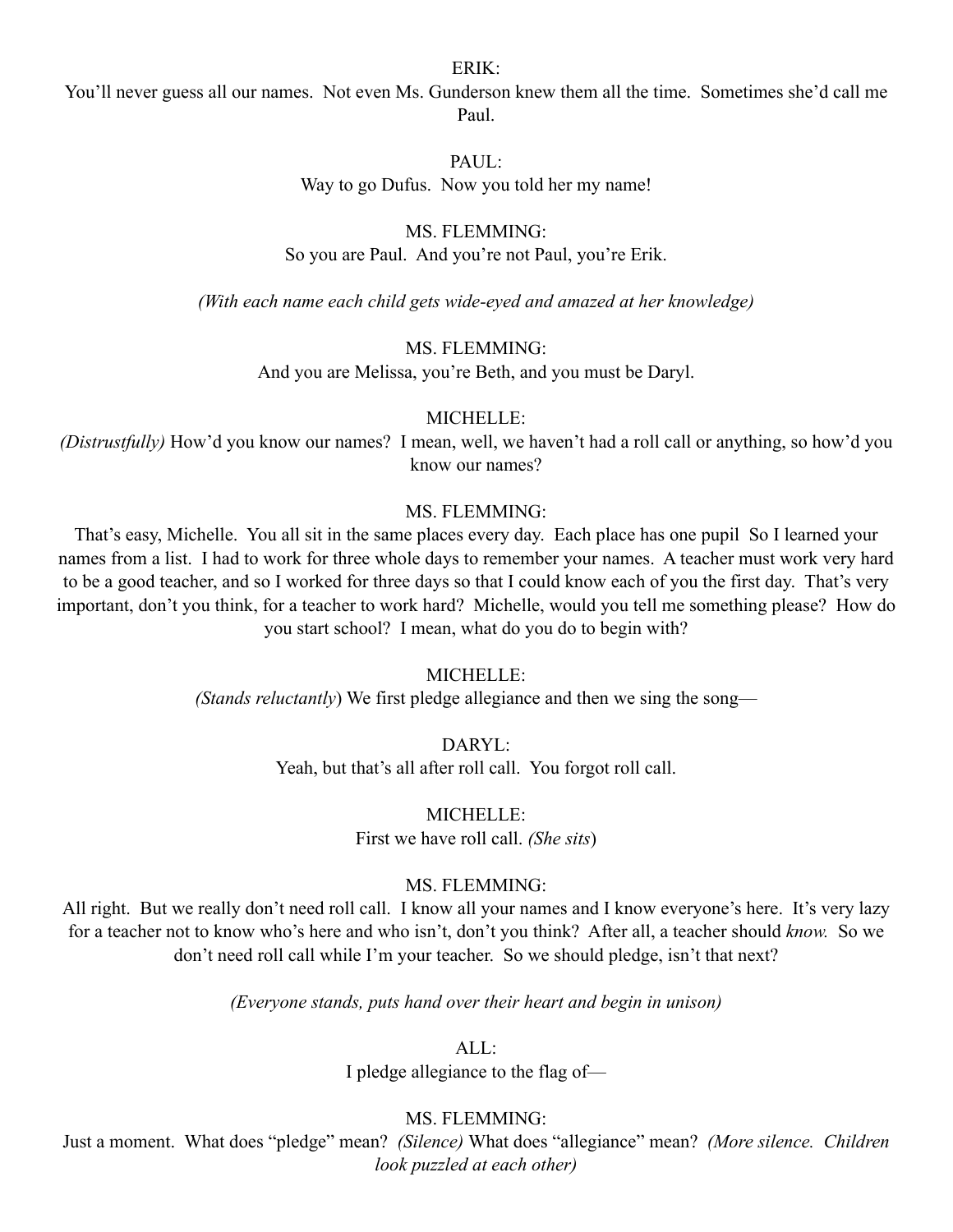#### MELISSA:

Well, pledge is, ah, well, something like—sort of when you want to do something very good. You sort of pledge you're going to do something like not suck your thumb 'cause that makes your teeth bend and you'll have to wear a brace and go to the dentist, which hurts."

#### MS. FLEMMING:

That's very good, Melissa. Very, very good. To pledge means to promise. And allegiance? *(Melissa shrugs and looks back to Beth for help who looks at her not knowing and shrugs also)* I think it's quite wrong for you to have to say something with long words in it if you don't understand what you're saying. *(All the children sit down)* What did your other teacher tell you that it meant?

PAUL:

She never said nothing, miss.

#### BETH:

*(Very quickly)* One of my teachers at the other school I went to before this one, well, she sort of said what it all meant, at least she said something about it just before recess one day and then the bell went and afterwards we had spellin.

#### ANDY:

Miss Gunderson, well, she never told us. We just hadta learn it and then say it, that's all. Our real teacher didn't say anything at all.

*(All the children nod in agreement)*

#### MS. FLEMMING:

Your teacher never explained to you? *(Children shake their heads no)* I don't think that was very good. Not to explain. You can always ask me anything. That's what a real teacher should do. But didn't you ask your daddies and mommies?

#### MELISSA:

Not about I pledge. We just hadta learn it. Once I could say it, Daddy gave me a nickel for saying it good!

PAUL:

That's right. So long as you could say it all, it was very good. But I never got no nickel.

#### MS. FLEMMING:

Did you ask each other what it meant?

#### PAUL:

I askt Erik once and he didn't know and none of us knowed really. It's grown-up talk, and grown-ups talk that sort of way. We just havta learn it.

#### MS. FLEMMING:

Well, I think you should know what it means if you're going to say it. Allegiance means you are promising or pledging support to the flag and saying that it is much more important than you are. How can a flag be more important than a real live person?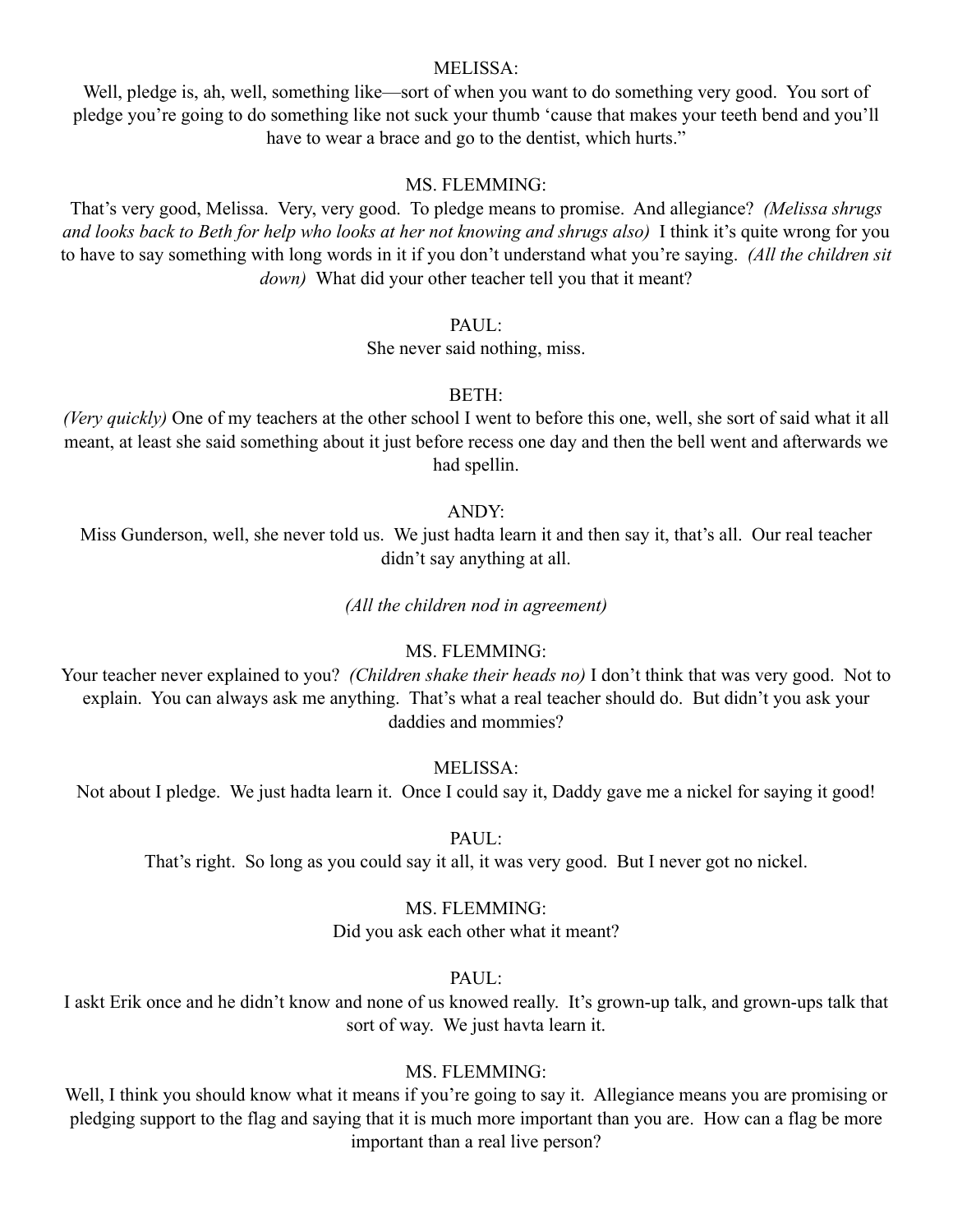#### MICHELLE:

But the next thing is, well, where it says "and to the republic for which it stands." That means it's like a, like a...like a well, sort of sign, isn't it?

#### MS. FLEMMING:

Yes. The real word is a symbol. But we don't need a sign to remind us that we love our country, do we? You're all good boys and girls. Do you need a sign to remind you?

#### DARYL:

What's "remind" mean?

#### MS. FLEMMING:

It means to make you remember. To make you remember that you're all good boys and girls.

*(The children think about this and decide they don't need a symbol to remind them*)

MICHELLE:

*(Trying to defend the flag)* It's our flag! We always pledge!

#### MS. FLEMMING:

Yes, it is a very pretty one. I wish I could have a piece of it. If it's so important, I think we should all have a piece of it. Don't you?

> BETH: I've got a little one at home. I could bring it tomorrow!

#### MS. FLEMMING:

Thank you Beth, but I just wanted a little piece of this one because it's our own special classroom one.

DARYL: If we had some scissors we could cut a little piece off.

#### MELISSA:

I've got some scissors at home!

#### DARYL:

There's some in Ms. Gunderson's desk.

#### MS. FLEMMING:

*(Looking in the desk)* Here they are. Now, who should we let cut the first piece? *(All the children, except Michelle, raise their hands enthusiastically)* How about—you Michelle. Since it is your birthday and all.

> MICHELLE: *(Wondering)* How did you know it was my birthday.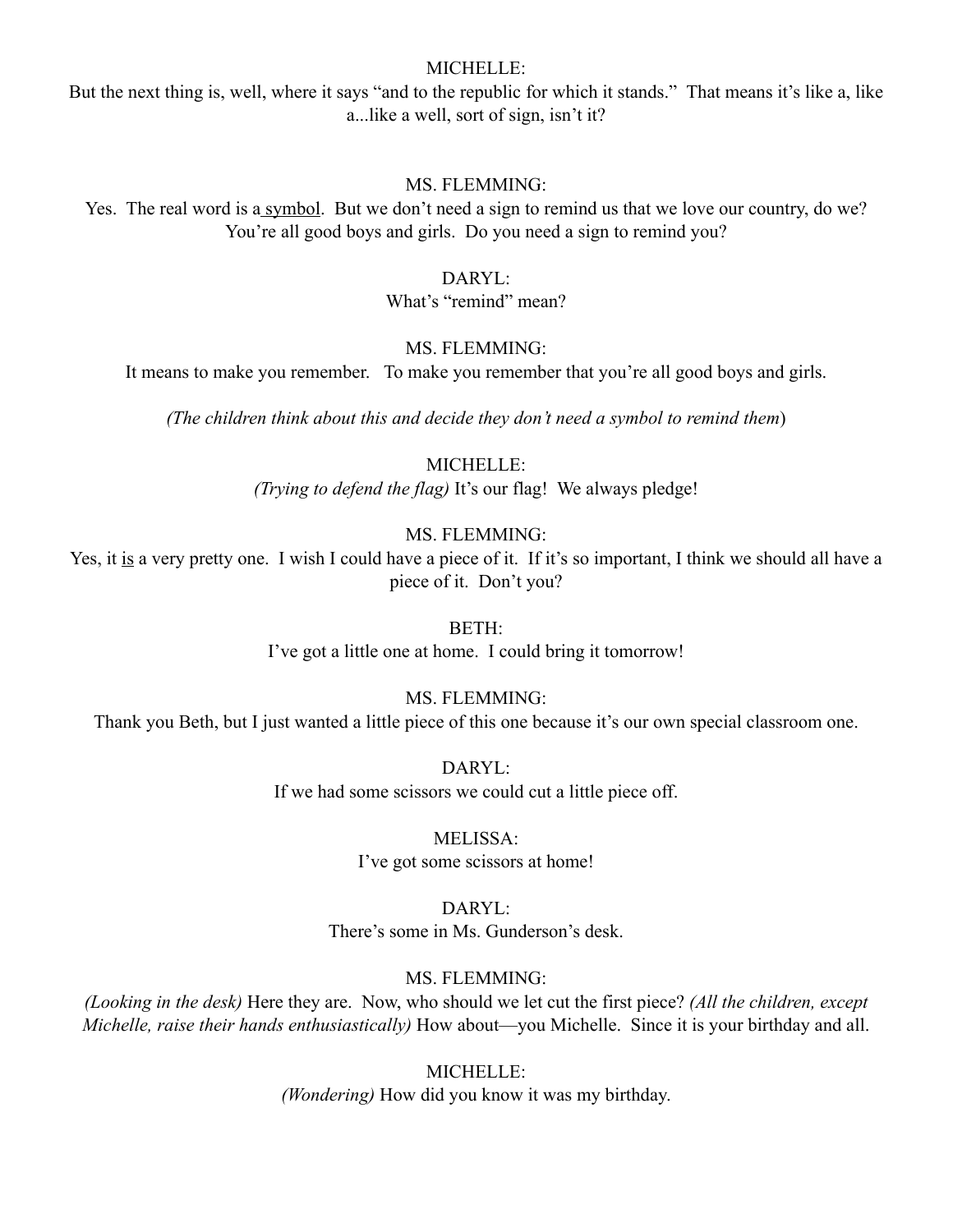#### MS. FLEMMING:

Birthday's are special days. Good teacher's should know their student's special days, don't you think? And since this is your special day, you should be the one who gets to go first.

#### MICHELLE:

I don't wanna. And you can't make me. I'm not gonna cut our flag.

#### MS. FLEMMING:

That's O.K. Michelle. It's your special day, you don't have too. Would anyone else like to? *(Children raise their hands again)* O.K. Daryl. How about you. *(Daryl stands cuts off a piece of the flag and gives it to her)* Thank you Daryl. But since our flag is so special, I don't want to be the only one with a piece of it. Would anyone else like to have a piece so you can carry it with you? *(All the children, except Michelle, nod and ask for a piece)* All right Daryl, why don't you cut everyone a piece. *(He does till there is nothing left of the flag)* Very good. Now, before we start our lessons, perhaps there are some questions you want me to answer. Ask me anything you like. That's only fair, isn't it, if I ask you questions?

#### MELISSA:

We never get to ask our real teacher any questions.

MS. FLEMMING: You can always ask me anything. That's the fair way. The new way. Try me.

> PAUL: What's your name?

MS. FLEMMING: My name is Erin Taylor Flemming. Do you like my name?

> MICHELLE: No. I want Ms. Gunderson to come back.

> > MS. FLEMMING:

Well, I think Michelle is a beautiful name. I had a very good friend who's name was Michelle. Maybe you and I can become good friends too.

ERIK:

What was wrong with Ms. Gunderson? Why was she crying?

MS. FLEMMNG:

I suppose she was just tired and needed a rest. She's going to have a long rest. The grown-ups I work for think teachers should be young. I'm nineteen.

> DARYL: Why was she crying?

MS. FLEMMING: Sometimes, people cry when they are afraid.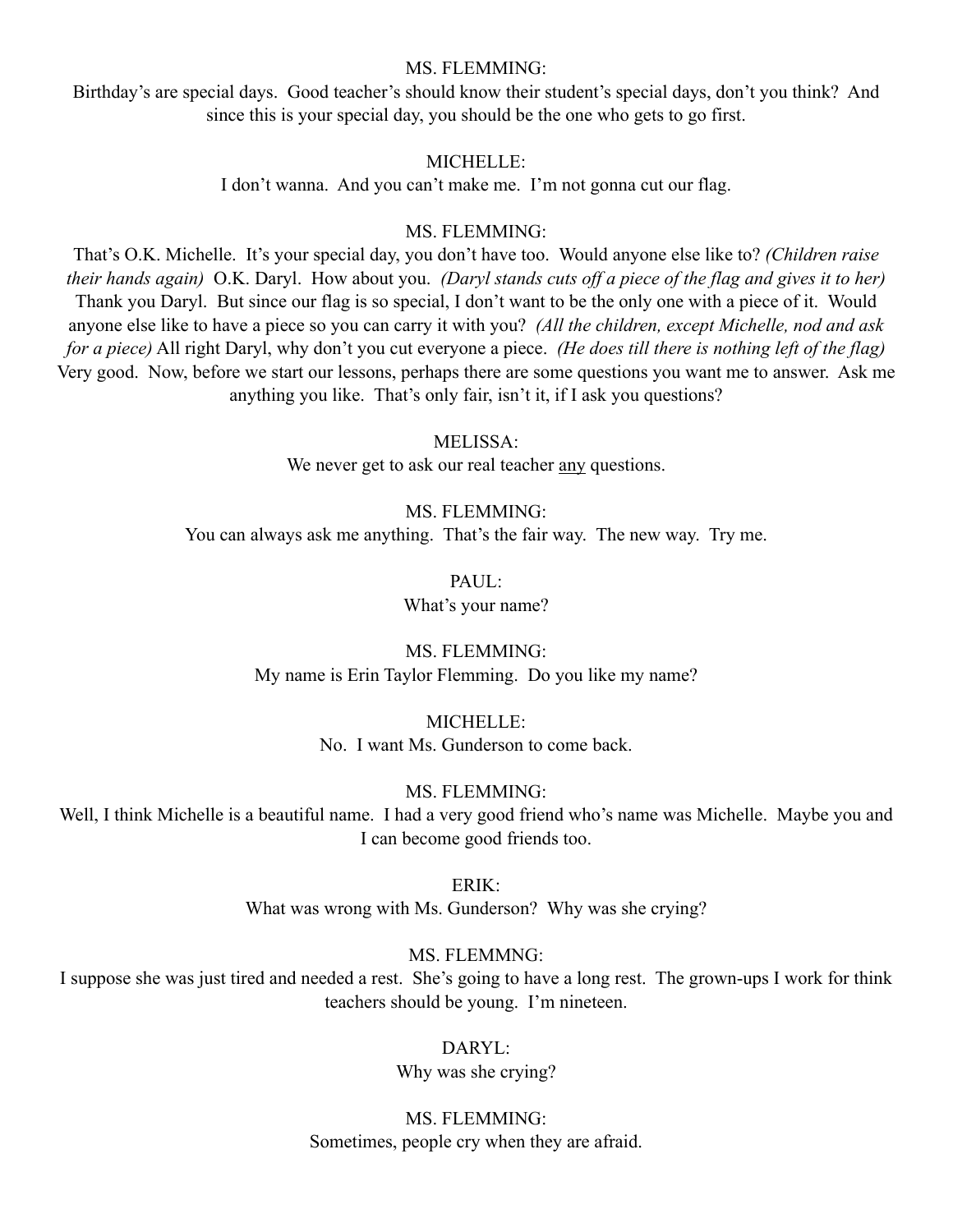#### DARYL:

What was she afraid of? Was she afraid of all the new people who are dressed like you?

#### MS. FLEMMING:

Remember how we said that people can be afraid of things they don't understand? Well, some people are afraid when things change and they don't understand the changes. The grown-ups I work for are bringing lots of changes for everyone all around the world. Good changes that are going to make people happy, make sure children everywhere get enough food and have someone to take care of them. It's important to have someone take care of us, isn't it? *(The children nod in agreement)* Would you like to learn the name of the people who are going to take care of you and me and good boys and girls like you all over the world? *(Children nod enthusiastically)* It's called the New World Coalition. Can you say that? *(They do)*

ERIK:

What's coa, cola, colishun mean?

#### MS. FLEMMING:

It means lots of people getting together because they want the same things. And our New World Coalition wants everyone in the world to be taken care of and loved. Those are good things, aren't they?

BETH:

Why do you and all the new grown-ups here wear those clothes?

#### MS. FLEMMING:

Well, it's like sort of like a uniform nurses wear. We think that teachers should be dressed the same. Then you always know a teacher. It's nice and light and easy to iron. Do you like the color?

#### MELISSA:

Oh yes. I think it's very pretty. I had a dress that color.

#### MS. FLEMMING:

If you like children, as a very special surprise, you can all have this sort of uniform. Then you won't have to worry about what you have to wear to school every day. And you'll all be the same.

*(The children get very excited about the idea)*

#### ANDY:

But won't it cost a lot? My momma won't want to spend the money 'cause since my daddy left she says we hafta be real careful and we have to buy food and food is expen, expent, well, it costs a lot of money.

#### MS. FLEMMING:

These will be given to you. As a present. There's no need to worry about money.

#### MICHELLE<sup>.</sup>

I don't want to be dressed like that.

#### MS. FLEMMING:

You don't have to accept a present, Michelle. Just because the other children want to wear new clothes, you don't have to.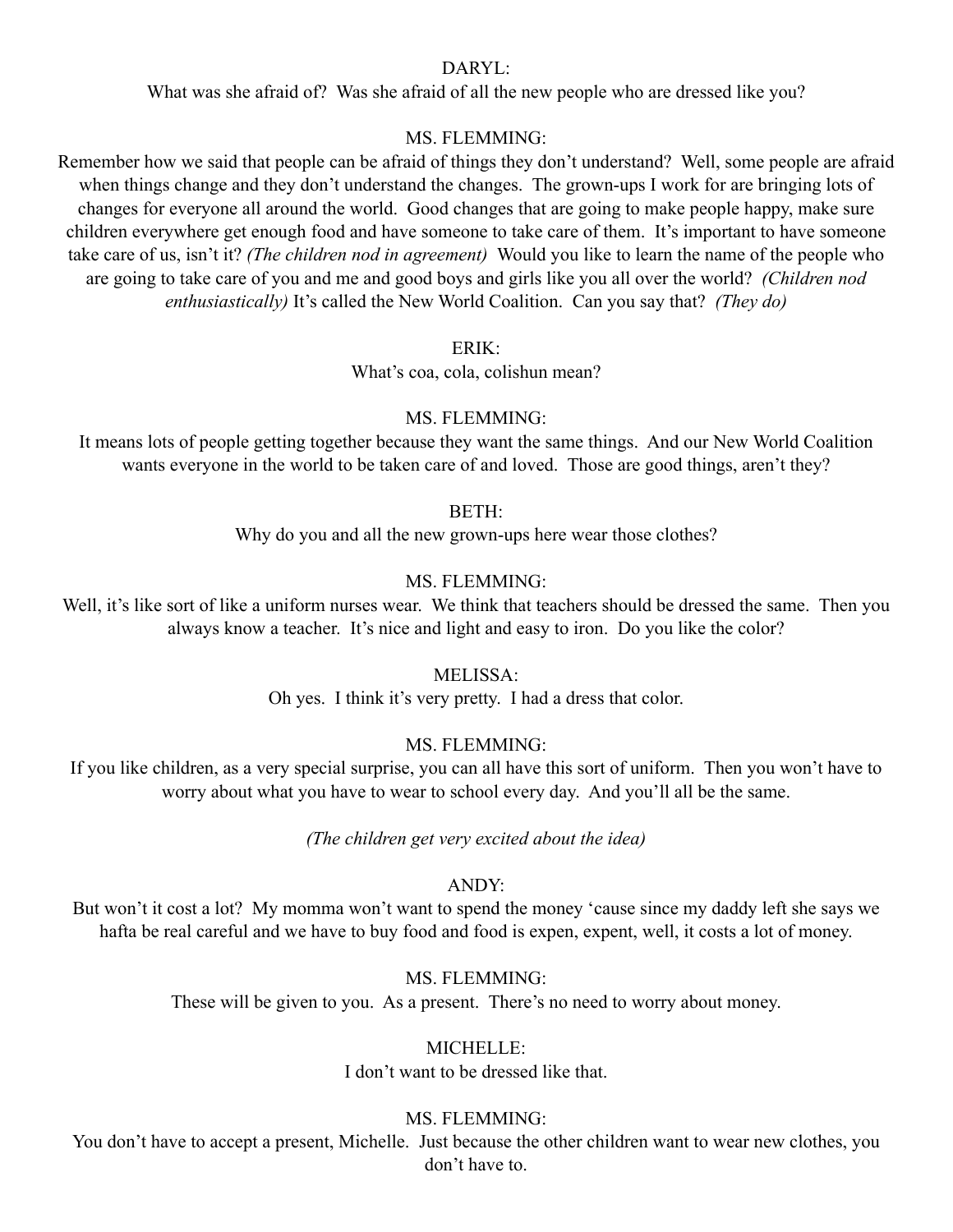#### MICHELLE:

*(Exploding with anger*) Where's my father!! Some grown-ups dressed just like you came to my house and took him away today! Where is he!? *(Breaking into tears*) I want my daddy back.

#### MS. FLEMMING:

*(Walks over to Michelle and kneels directly in front of her*) Michelle, first I want you to know that your daddy is all right. He's perfectly all right. He's just going to school. Some grown-ups have to go to school as well as children.

# MICHELLE:

But they took him away and he didn't want to go.

#### MS. FLEMMING:

He's no different from all of you. You sometimes don't want to go to school, do you? With grown-ups it's the same—just the same as children. Would you like to visit him? He has a holiday in a few days.

#### MICHELLE:

But Daryl said that he was gone away forever. He has a holiday?

#### MS. FLEMMING:

*(Laughing to break the tension)* Daryl is wrong. After all, everyone who goes to school has holidays. That's fair, isn't it?

#### MICHELLE:

I—I can see him?

#### MS. FLEMMING:

Of course. Your daddy just has to go back to school a little. He had some strange thoughts, and he wanted other grown-ups to believe them. It's not right to want others to believe wrong thoughts, is it?

MICHELLE:

Well, no. I guess not. But my daddy never thought nothing bad.

MS. FLEMMING:

Of course not Michelle. I said wrong thoughts, not bad thoughts. There's nothing wrong with that. But it's right to show grown-ups right thoughts when they're wrong, isn't it?

#### MICHELLE:

Well, yes. But what wrong thoughts did he have?

#### MS. FLEMMING:

Just some grown-up thoughts that are old-fashioned. We're going to learn all about them in class. Then we can share knowledge, and I can learn from you as you will learn from me. Shall we? Would that be O.K.?

# MICHELLE:

Oh, all right.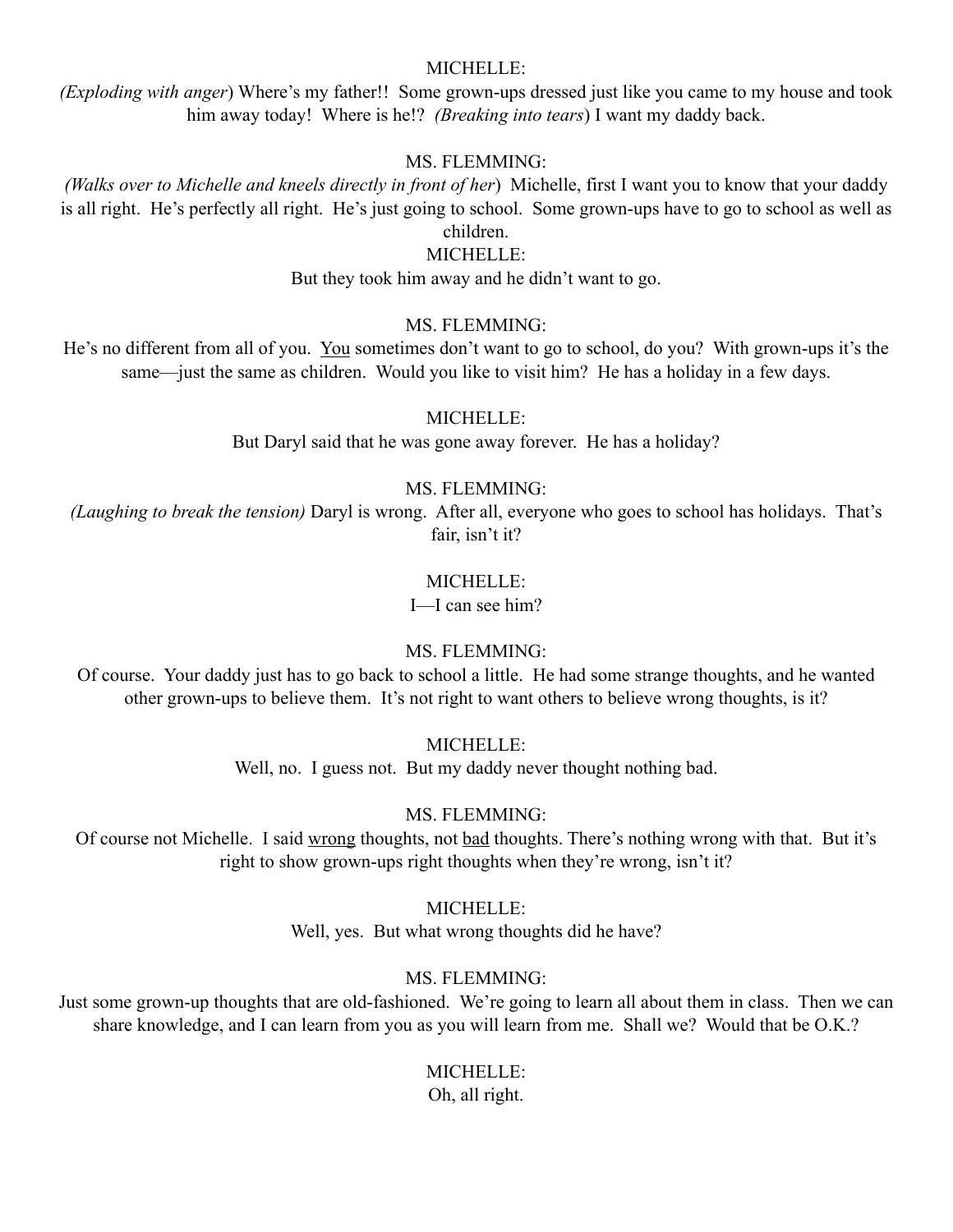#### MS. FLEMMING:

Good. Now, lets not worry about grown-up bad thoughts and start learning good things. I have a lovely surprise for you. You're all going to stay overnight with us. We have a lovely room and beds and lots of food, and we'll all tell stories and have such a lovely time.

#### *(All the children get very excited, except for Michelle.)*

#### DARYL:

Can I stay up till 8:00?

#### MELISSA:

Can we eat ice-cream and cookies?

#### BETH:

I want to watch television too!

#### MS. FLEMMING:

Well, as it's our first new day, we'll all stay up to 8:30, eat ice-cream and cookies and watch television. I have a very special program I want you to see. But only if you promise to go to sleep right afterwards.

*(Children react with excitement and promise)*

#### MICHELLE:

But first we got to say our prayers. Before we go to sleep.

#### MS. FLEMMING:

Of course. Perhaps we should say a prayer now. In some schools that's the custom too. Let's pray. But let's pray for something very good. What should we pray for?

#### BETH:

Bless Momma and Daddy.

#### MS. FLEMMING:

That's a good idea Beth. I have one. Let's pray for candy. That's a good idea, isn't it? (*They all agree very enthusiastically)* Lets all close our eyes and fold our hands. Ready? Dear God, please bless all of our mommies and daddies and please give us some candy. Amen. *(They all open their eyes and look for the candy)* Where's our candy? God is all-seeing and is everywhere, and if we pray, He answers our prayers, isn't that true?

#### PAUL:

I prayed for a puppy of my own lots of times, but I never got one.

#### MS. FLEMMING:

Maybe we didn't pray hard enough. Perhaps we should kneel like it's done in church. *(They all kneel, fold hands and close their eyes)* O.K. Everyone concentrate and pray real hard. Ready? Dear God, please, please give us some candy. It would make us all very happy right now. And we know that You want us to be happy. Thank You. Amen. *(They all open their eyes and look for the candy)* Ohhhh. Still no candy. Perhaps we're using the wrong name. Instead of saying "God" let's say, "Our Leader". Let's pray to Our Leader for candy. And this time everyone pray silently. Let's pray very hard and don't open your eyes till I say." *(The children do,*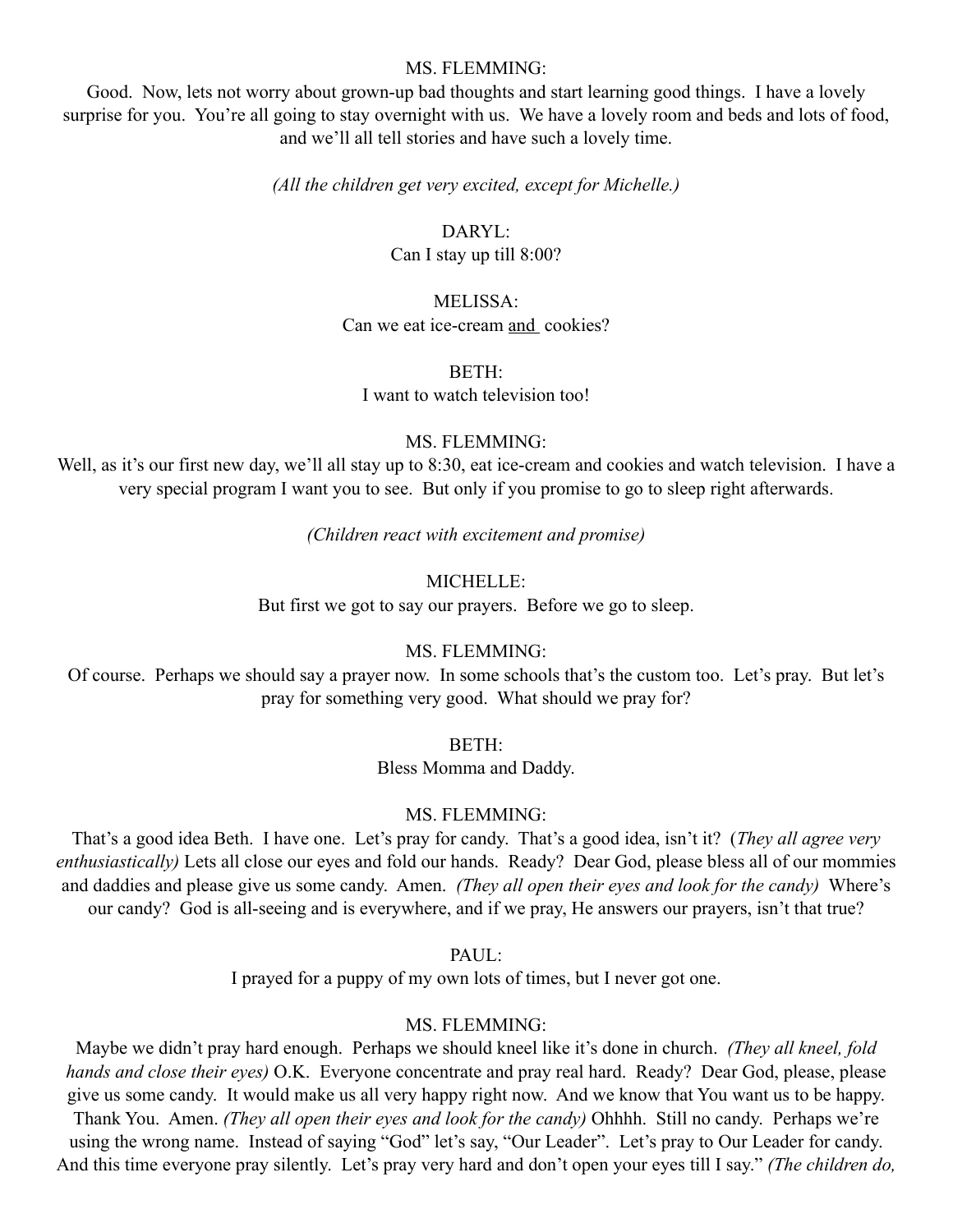*but Michelle opens one eye and watches her. While the children are praying Ms. Flemming takes candy out of her pocket and places it in front of each student, then walks back to the front of the room and kneels)* O.K. Lets open our eyes.

*(The children do and are amazed and excited)*

BETH: I'm going to pray to Our Leader every time!

MELISSA: Me too! Could we eat Our Leader's candy now, teacher?

*(All the children beg to eat the candy*)

MS. FLEMMING: So, Our Leader answered your prayers, didn't he?

#### MICHELLE:

*(Bursting out)* I saw you put the candy down! I saw you!! I didn't close my eyes, and I saw you. you had 'em in your pocket. We didn't get them with praying. You put them there!

*(Appalled, the other children stare at Ms. Flemming.)*

#### MS. FLEMMING:

Yes, Michelle. You're quite right. You're a very, very, wise girl. Children, I put the candy on your desks. So you know that it doesn't matter whom you ask, whom you shut your eyes and "pray" to—to God our anyone, even Our Leader—no one will give you anything. Only another human being. *(To Paul)* God didn't give you the puppy you wanted. But if you work hard, I will. Only I or someone like me can give you things. Praying to God or anything or anyone for something is a waste of time.

BETH:

Then, we don't say prayers? We're not supposed to say prayers?

#### MS. FLEMMING:

You can if you want to, children. If your daddies and mommies want you to. But we know, you and I, that it means nothing. That's our secret.

MICHELLE:

My daddy says it's wrong to have secrets from him.

#### MS. FLEMMING:

But he has secrets that he shares with other grown-ups and not with you doesn't he? *(Children nod in agreement*) Then it's not wrong for us to have a few secrets from them, is it?

MELISSA:

I like having secrets. Beth and me have lots of secrets.